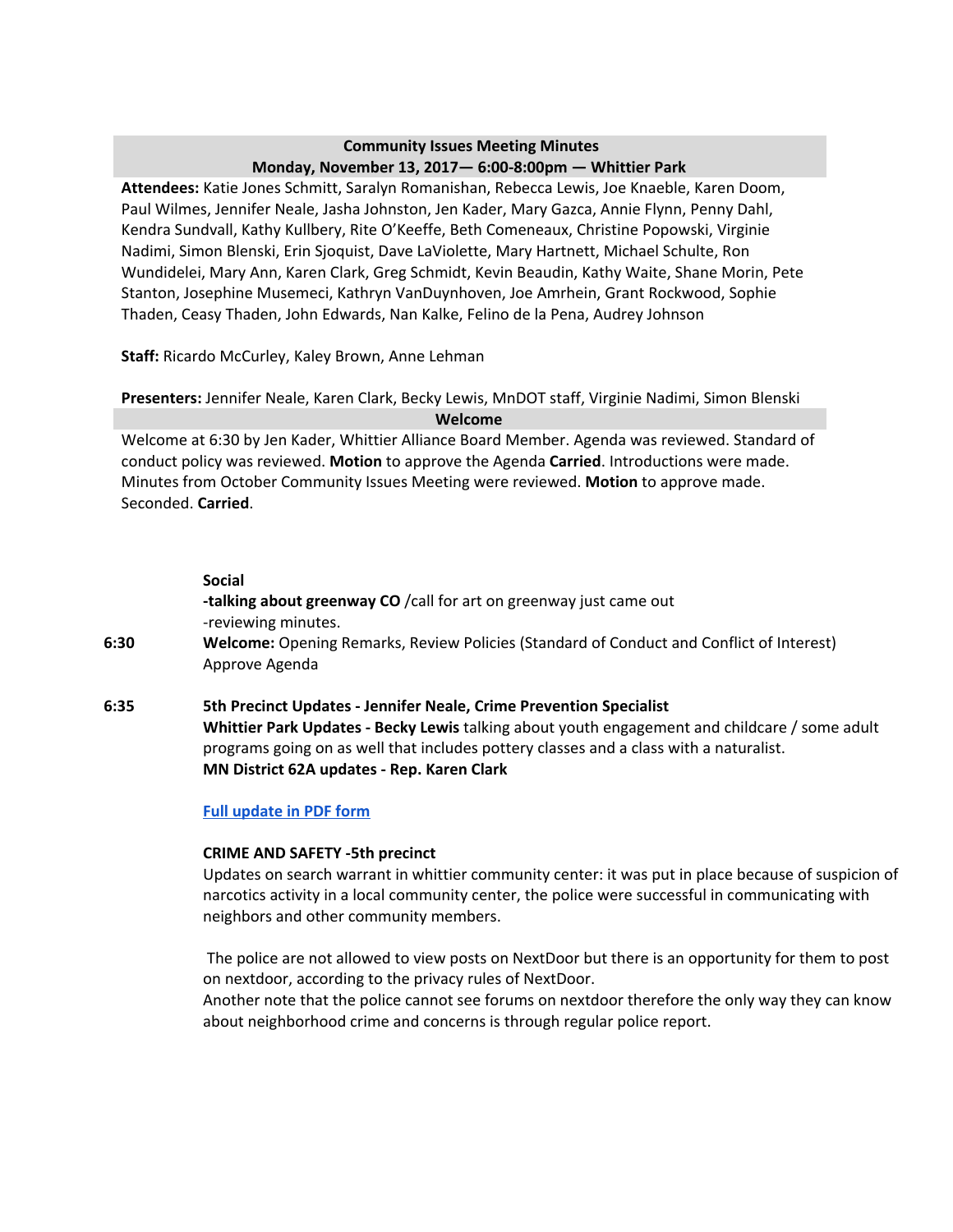#### **7:10 35W MNDOT Updates**

MNDOT will update us on the progress of the 35-W construction including timetables for the reopening of Franklin and the closures of the 26th and 28th bridges. \*Franklin Bridge is due to open in either May or June 2018.

-replacing 11 bridges -replacing 44 streets with 50 year old pavement - repairing 4 other bridges

-adding access to lake st. business

- lake 35s -35WN ramp at 28th, making things more accessible for workers

-the highway road will be to ⅚ lanes changed to 3 lanes.

There will be No ramp access to 35W

online visuals for [www.mndot.gov/35w94](http://www.mndot.gov/35w94) there are ways to get on the email list.

- There will be air quality and water quality supervision throughout the process.

-There will be Significant closures for the projects that are taking place in June and July.

-No significant closures to the greenway, only for a day or 2.

-Hotline # 612-284-6125 for mndot questions.

-How will the detours affect the poor neighborhoods in the area?

-Why is everything happening all at once? Is there a way to fight that?

-Need more detail from head guy.

-Need more info on web page about redirecting and detours

- they know what years things are happening (2018) don't know specifically when.

Franklin will be open before they close 28th.

Stage 2 the most difficult because there will be lots of closes.

plans in place to add more ways of transportation over time (more bus routes and bus stops) during these projects.

Whittier gets added daytime traffic and the wedge gets more rush hour. Distribute survey info from ZJ and get more info from citizens.

## **24th Street bikeway - Virginie Nadimi, Public Works**

Preface: the address of the meeting was compromised due to the city having the location wrong on their site, it was also advertised as a meeting that would be solely about the bike lane rather than the original minutes we had already planned.

Next year, a bike lane will be added to 24th, from 35W to Hennepin in line with the city's bike plan.

The bike lane will most likely be done during the summer at the same time as the repavement project.

Public Works is planning to have their next meeting on bike lanes in december. It has not been not yet been scheduled. They are currently taking in information from studies on parking and traffic throughout the drafting design process of the bikeway. So far Public Works is looking to apply a regular (non guarded) bikeway to 24th. They are looking to compromise with the community.